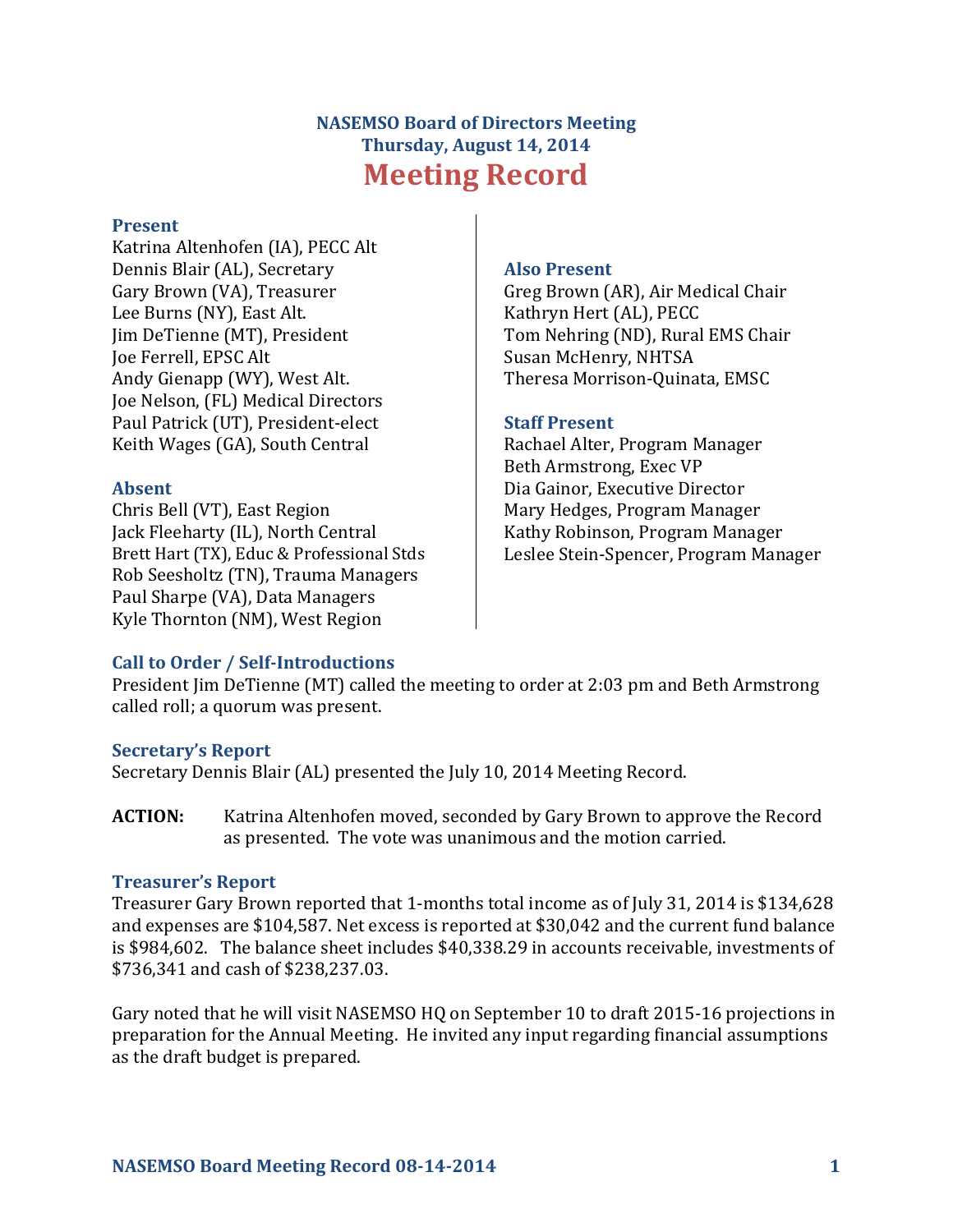## **Program Committee Report**

Gary Brown reported that the program content has been finalized, and that the committee followed up after the July Board call to award additional travel support funding for state EMS officials who had applied.

# **Presidential Ponderings**

- **NAEMT, IAFC and the Field EMS Bill** Jim DeTienne reported that he will meet with partner organizations in San Diego in a few weeks.
- **NEMSAC Visits** meets in early September.
- **Ambulance Vehicle Standards** the week before NEMSAC, we will meet with federal agencies at our request to improve coordination related to ambulance design and other issues that warrant improved intergovernmental communication. The day before NEMSAC we will attend a "regulator stakeholder" meeting being called by NFPA presumably to identify what they can do better.
- $\bullet$

## **Executive Director's Report**

- **CAAS Ground Vehicle Standards Work Group** Two in person meetings have occurred since the last NASEMSO Board meeting. Dia indicated that a draft will be available in the next few weeks.
- **Three Federal Initiatives You Need to Know About Now** Dia moderated a panel at Pinnacle with ASPR, DHS/OHA and NHTSA.
- **Federation of Associations of Regulatory Boards** Dia and Paul represented NASEMSO at this meeting two weeks ago. There are many opportunities to learn from other associations whose members are state agencies that license other health care providers. FARB Executive Director Dale Atkinson will visit via phone with the specialty certification workgroup leadership tomorrow to share insights regarding specialty certification.
- **REPLICA** Webinar next week for state EMS officials and health preparedness staff only. 65 registrants to date.
- **Council of State Governments Annual Meeting**  Interstate Compact presentations by Federation of State Boards of Physical Therapy, Federation of State Medical Boards on theirs and NASEMSO on REPLICA
- **FirstNet Public Safety Advisory Committee Meeting**  Paul Patrick mentioned an invitation will arrive soon for a gathering in DC.

## **NASEMSO Liaison Report(s)**

**CAMTS Update** – the board received a report from Greg Brown.

## **Action Items**

- **Use of Naloxone in Out-of-Hospital Settings –** Dr. Joe Nelson presented a guidance document drafted by the Medical Directors Council.
- **ACTION:** Dr. Joe Nelson moved, seconded by Gary Brown to support the guidance document as presented. The vote was unanimous and the motion carried.

## **NASEMSO Board Meeting Record 08-14-2014 2**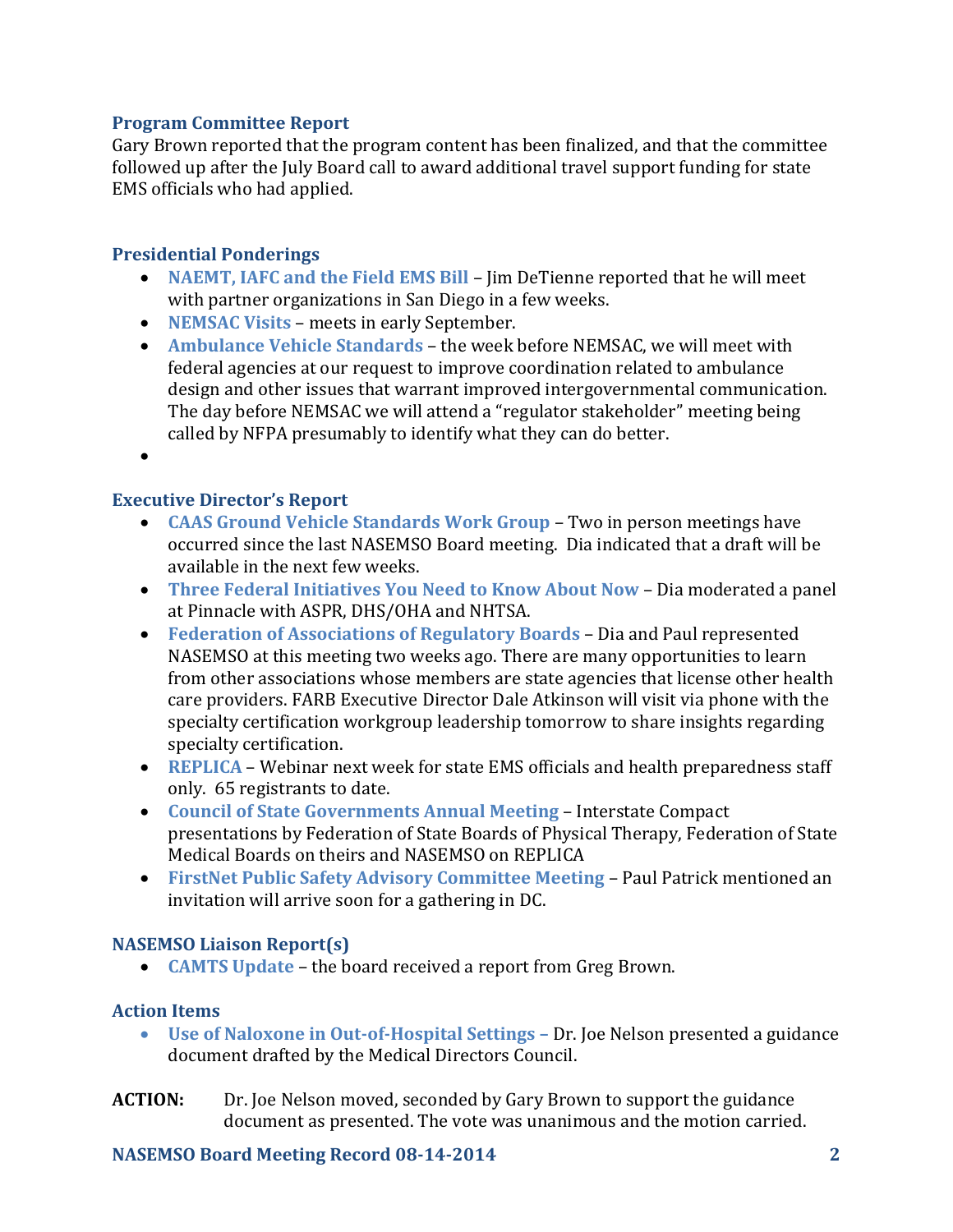- **NASEMSO EMS Domestic Preparedness Improvement Strategy Leslee Stein-**Spencer presented the final draft Strategy on behalf of Joe Schmider. It identifies the "top 10" preparedness gaps. This was prepared under contract with DHS/OHA and the workgroup met twice in person; it included several NASEMSO representatives.
- **ACTION:** Dr. Joe Nelson moved, seconded by Gary Brown to approve the Strategy as presented. The vote was unanimous and the motion carried.
	- **Rural Emergency Care Leadership Conference** Tom Nehring reported that the National Rural Health Association, National Rural Health Resource Center, NOSORH and NASEMSO are partnering to produce a meeting in Cheyenne, WY in Spring 2015. \$97,500 is required to produce it, including \$50,000 in participation scholarships. He has begun work to raise funds and has secured \$15,000 to date from Physio-Control, a charitable trust and the state of North Dakota. He explained that they are planning on 100-150 attendees and the JCREC seeks funding from each partner organization. Nehring summarized some of the session topics already planned. He presented the suggestion that ASMI be retained on a commission basis to help sell exhibits and sponsorships to NASEMSO's current vendor database.
- **ACTION:** There were no objections to ASMI supporting production of the event and using the NASEMSO potential exhibitor/sponsor database to do so.
- **ACTION:** The NASEMSO Board will consider the request to provide funding support for the conference and make a decision in September.

## **Federal Partner Update(s)**

- **EMSC** Tee reported that they are are currently pilot-testing the pediatric disaster check-list and are planning to launch in October/November.
- **NHTSA** (no report)

# **Regional Reports**

- **East** (no report)
- **West**  Andy Gienapp made a brief report that Kyle Thornton is absent from today's call because he is traveling to WY for a trauma conference.
- **South Central**  Keith Wages noted that they met July 17 and they had lengthy discussion on MIH and CP.
- North Central (no report)

# **Council Highlights**

- **Data Managers** (no report)
- **Education & Professional Standards** Kathy Robinson reported that they are finalizing their annual meeting agenda.
- **Medical Directors** Dr. Joe Nelson indicated that are finishing up their Model Clinical Guidelines Project. The final review will occur by August 20; their input is due by August 29 and they hope to have the final draft submitted to NASEMSO and

# **NASEMSO Board Meeting Record 08-14-2014 3**